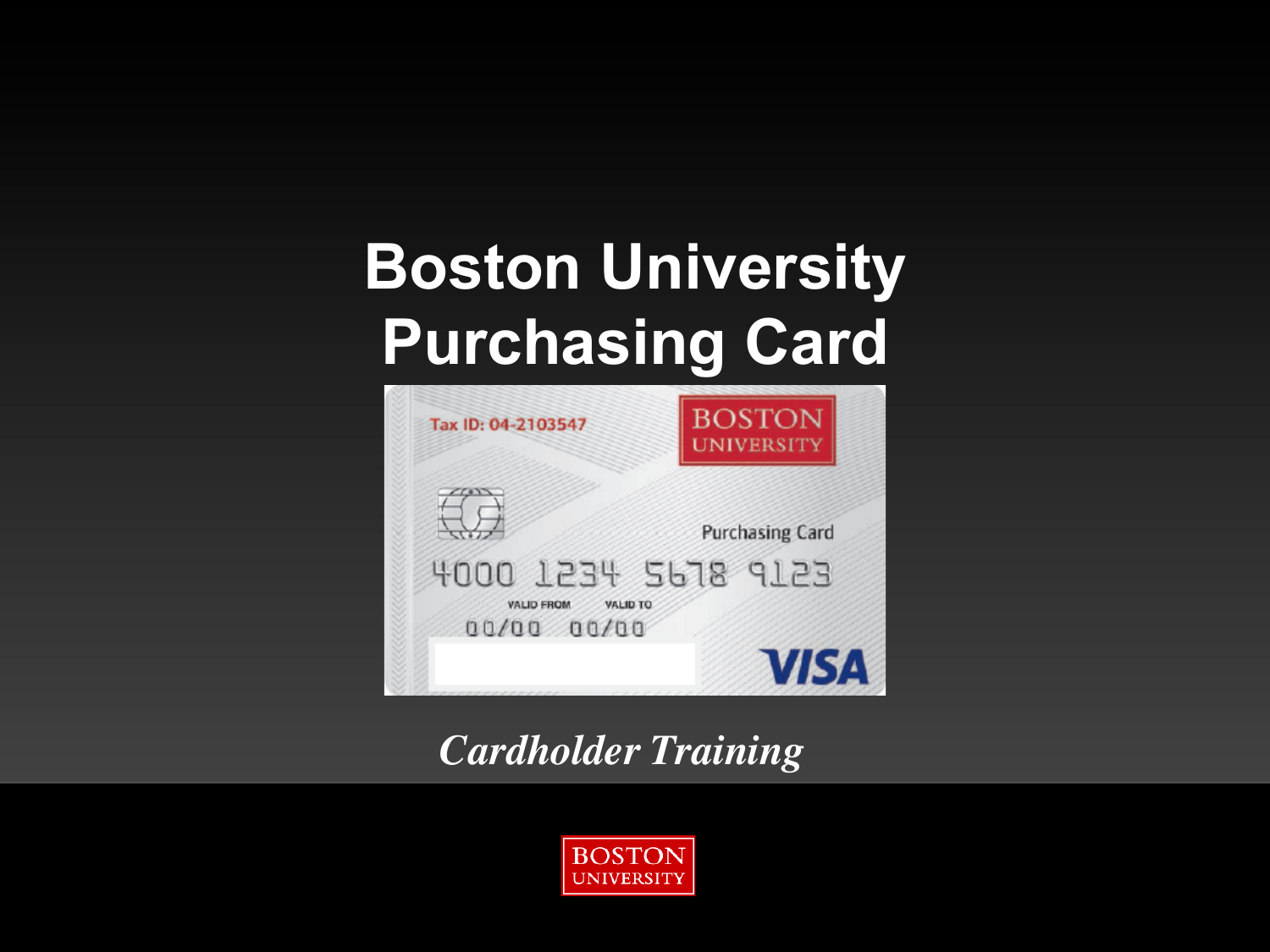# **Purchasing Card Usage**

#### **Authorized Use & Restrictions**

- **All purchases must be for University** business purposes only. Personal use is strictly prohibited. Any violation of this policy will result in disciplinary action, beginning with revocation of card privileges.
- Only the approved cardholder is authorized to use the card and must maintain confidentiality of his or her account information. Sharing the card number only increases the risk of fraud.
- The PCard is NOT to be used for business travel expenses or non-local meeting expense; these expenses must be purchased on the Travel and Business Expense Card.

#### **Spending Limits**

- Each cardholder has a specific transaction amount and monthly credit limits. With very few exceptions, the limit per transaction is \$1,000 and the limit for monthly expenditures is \$10,000. The monthly limit may be adjusted by the PCard Program Administrator with the approval of department and unit fiscal managers upon request.
- Asking a vendor to split the purchase of an item into separate transactions (or on multiple days) in order to keep the purchase under the cardholders' single purchase limit is strictly prohibited.

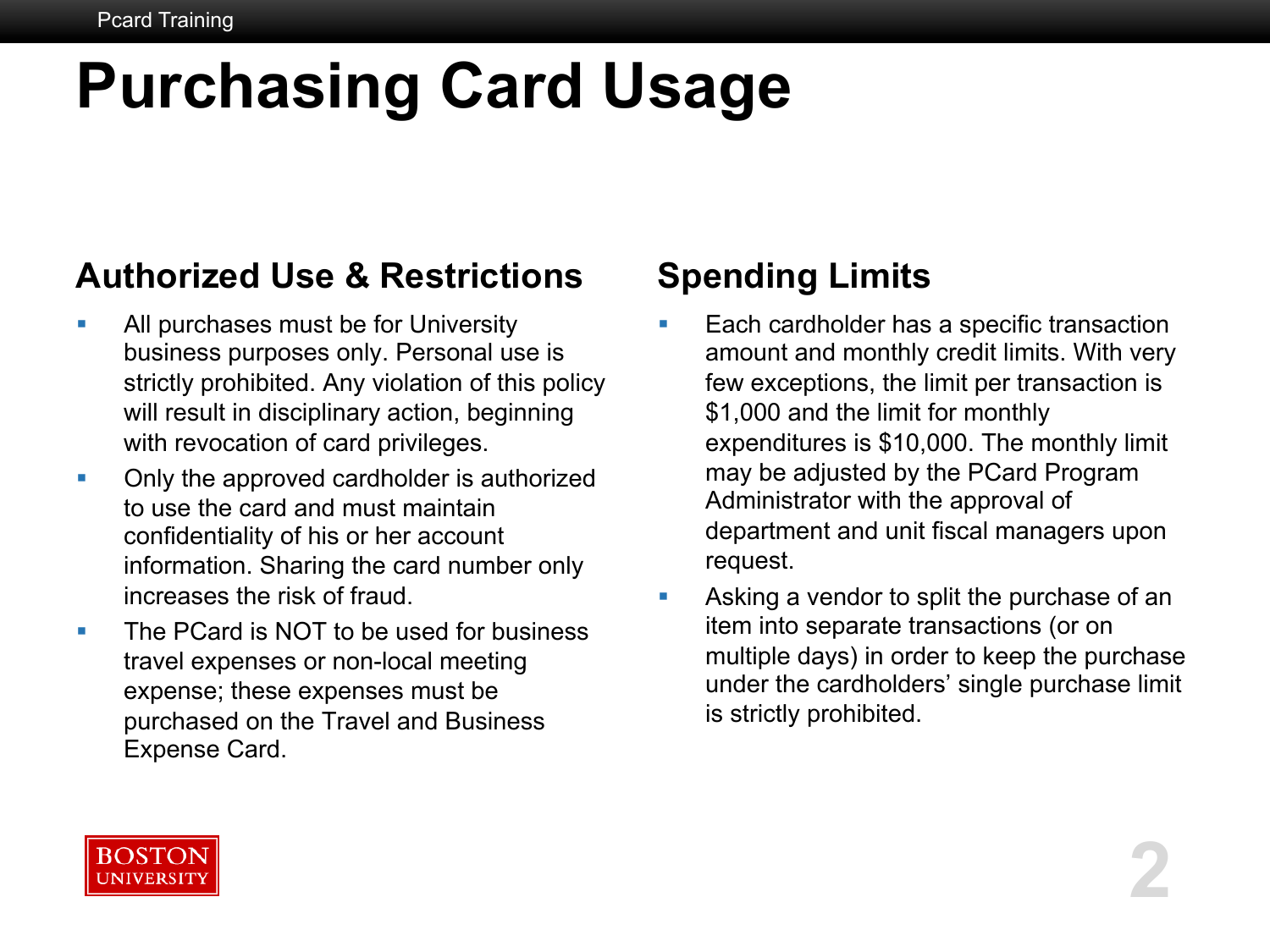## Usage Of the Bank of America Works System

**3** 

- **1. Logging in**
- **2. Allocating or Editing a Transaction**
- **3. Managing the Receipt Status of a Transaction**
- **4. Split Allocation**
- **5. Disputing a Transaction within Works**
- **6. Signing Off on a Transaction**

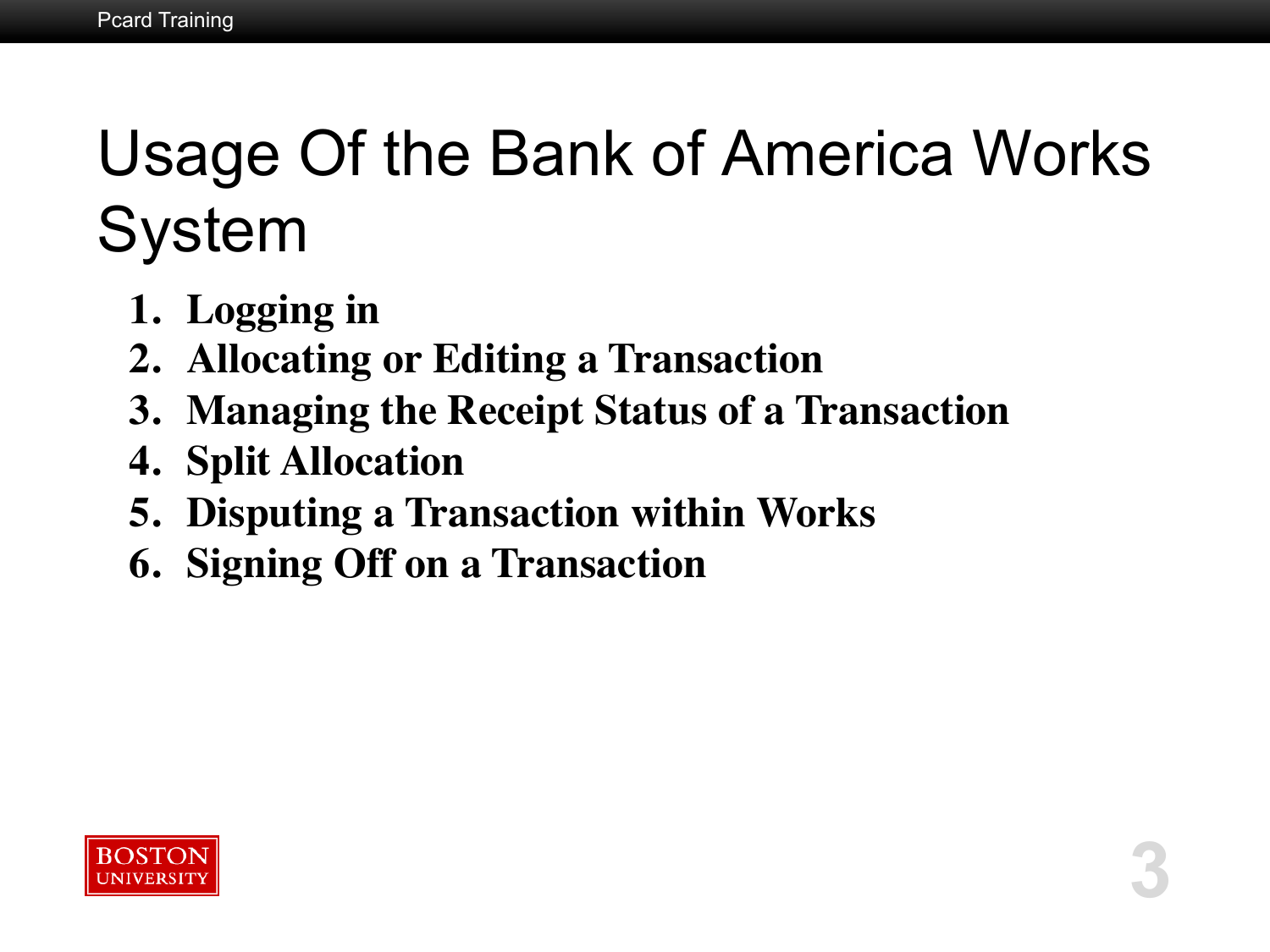# **Logging in**

To Login to the system

- § You will receive a welcome email from Works worksnoreply@works.com
- Within the email will be a link to the Works **Site**
- **Your Username will be your UID**
- **Your Email has already been provided**
- **You will create your own password**
- **E** REMEMBER THEY WILL NOT ASK YOU FOR ANY PERSONAL INFORMATION.



**4** 

Privacy & Security Recommended Settings About SSL Certificates

**Works** 

@ 2016 Bank of America Corporation. All rights reserved.

**Bank of America** 

**Merrill Lynch** 

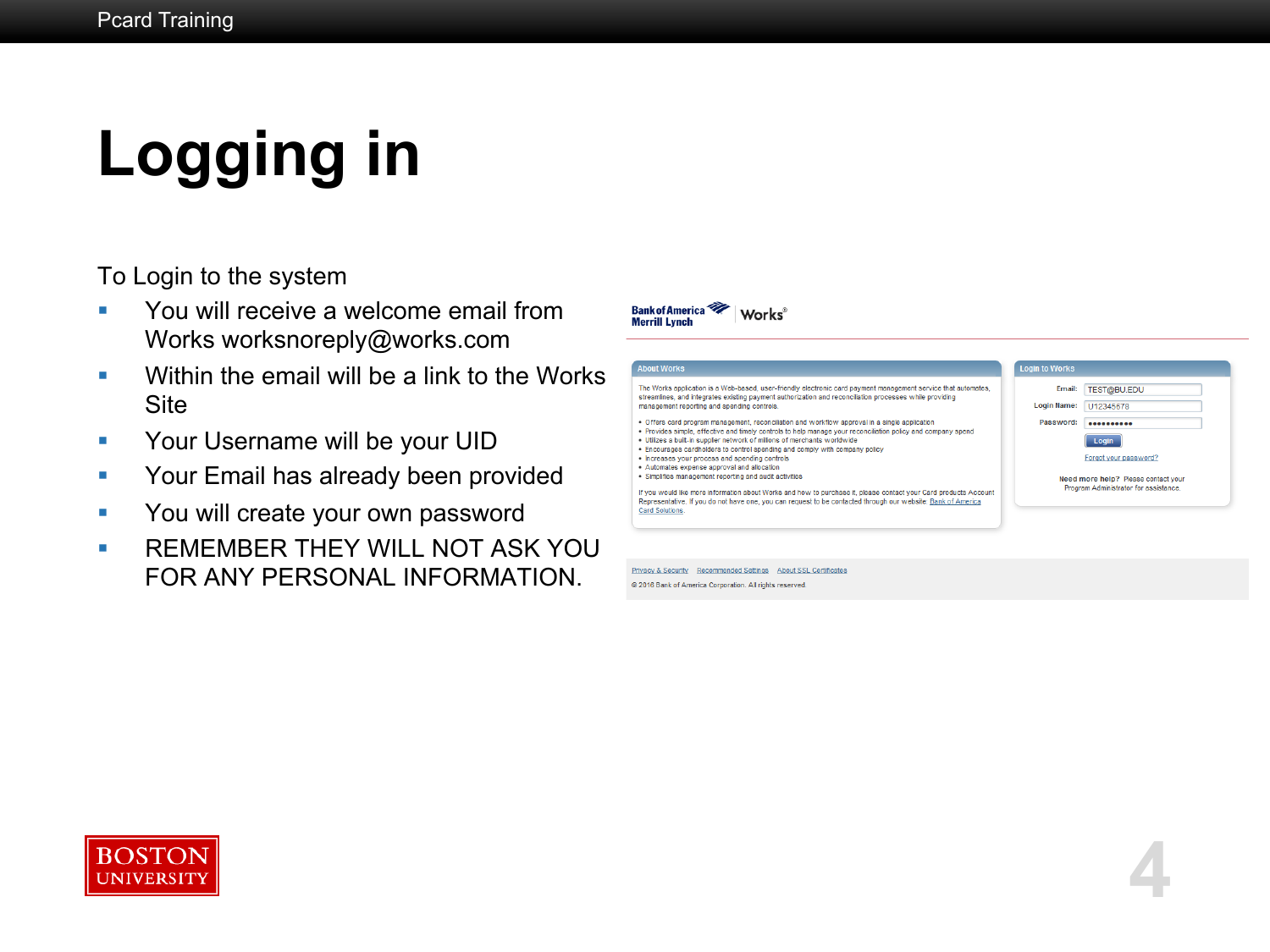# **Allocating or Editing a Transaction**

To allocate a transaction, complete the following:

- § Click **Expenses** > **Transactions** > **Accountholder**. The
	- **Pending Sign Off screen displays.**
	- Select the **Flagged** tab, if needed.
	- **From the Signed Off** screen, a transaction may be allocated/
	- **•** edited only if it has been flagged.
- Click the desired **Document** number. A menu displays.
- Select **Allocate / Edit**. The Allocation Details screen displays.
- Complete fields that are required
- Complete one of the following:
	- § Click **Save**. The allocation fields update.
	- § Click **Save and Allocate Next** to save the current edits and

| $\Box$ Allocation         |                                               | Purchase Amount: 480.86 Tax Amount: 36.19 Allocation Total 517.05   100% |                  |                           |                     | Variance: 0.00      |
|---------------------------|-----------------------------------------------|--------------------------------------------------------------------------|------------------|---------------------------|---------------------|---------------------|
| Amount<br>Comp Val Auth   | Value<br>$\overline{\mathbf{v}}$<br>Sales Tax | <b>Description</b>                                                       |                  | <b>GL01: Company Code</b> | GL02: Business Area | GL03: Cost Center   |
| $V = V + V$               | 480.86<br>0.00                                | STORES CO. - Purchase                                                    | 8701             |                           | 60536               | 5488                |
| ∢                         |                                               |                                                                          |                  |                           |                     |                     |
| 0 Selected   1 item       |                                               |                                                                          |                  |                           |                     |                     |
| Remove<br>Add v           | Duplicate v<br>Clear GL                       |                                                                          |                  |                           |                     |                     |
| Reference & Tax           |                                               |                                                                          |                  |                           |                     |                     |
| <b>Reference</b>          | <b>Tax Status</b>                             | <b>Goods &amp; Services</b>                                              | <b>Tax Total</b> |                           | <b>Use Tax</b>      | <b>Shipping ZIP</b> |
|                           | Sales Tax Included                            | 480.86<br>$\ddot{\phantom{1}}$                                           |                  | 36.19                     | 0.00                | 77077               |
|                           |                                               | <b>Adjust Amount</b>                                                     |                  |                           |                     |                     |
|                           | Transaction Detail - 5251 (HARDWARE STORES)   |                                                                          |                  |                           |                     |                     |
|                           |                                               | Details are not available for this transaction.                          |                  |                           |                     |                     |
| <b>Copy to Allocation</b> |                                               |                                                                          |                  |                           |                     |                     |
|                           |                                               |                                                                          |                  |                           |                     |                     |
|                           |                                               |                                                                          |                  |                           |                     | <b>Add Comment</b>  |
|                           |                                               |                                                                          |                  |                           |                     |                     |
|                           |                                               |                                                                          |                  |                           |                     |                     |
| $\Box$ Comments           |                                               |                                                                          |                  |                           |                     |                     |

**5** 

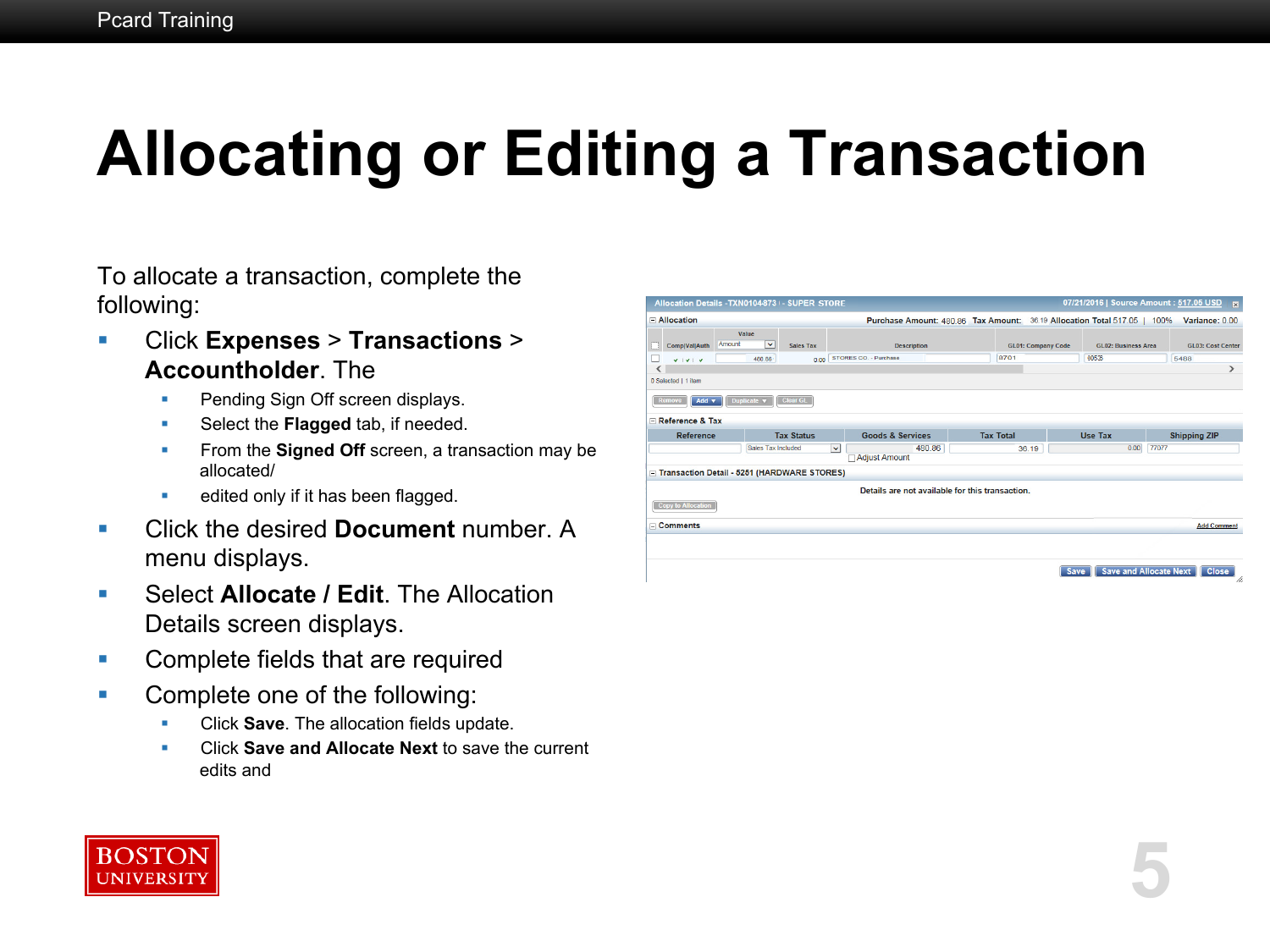### **Managing the Receipt Status of a Transaction**

- § 1. Click **Expenses** > **Transactions** > **Accountholder**.
	- **The Pending Sign Off screen** displays.
- 2. Select the check box for each **Document**.
- 3. Click **Receipt**. The Receipt screen displays.
- **4. Select the desired receipt status option.**
- 5. Enter **Comments**, as needed.
- § 6. Click **OK**.

| Home                                | Expenses                   | Accounts<br>Reports                                                      | Accounting   | Administration |                    |                   |                       |                        |                                       |               |                  |                                                                                                | <b>AA?4</b>                                             |
|-------------------------------------|----------------------------|--------------------------------------------------------------------------|--------------|----------------|--------------------|-------------------|-----------------------|------------------------|---------------------------------------|---------------|------------------|------------------------------------------------------------------------------------------------|---------------------------------------------------------|
|                                     |                            | Expenses > Transactions > Accountholder                                  |              |                |                    |                   |                       |                        |                                       |               |                  |                                                                                                | <b>Boston University</b>                                |
|                                     |                            |                                                                          |              |                |                    |                   |                       |                        |                                       |               |                  |                                                                                                |                                                         |
|                                     |                            | Transactions - Accountholder                                             |              |                |                    |                   |                       |                        |                                       |               |                  |                                                                                                |                                                         |
| ×                                   | Pending Sign Off           | Signed Off<br>Flagged                                                    | $\mathbf{M}$ |                |                    |                   |                       |                        |                                       |               |                  | <b>Clear Filters</b>                                                                           | Columns v                                               |
|                                     |                            | ×<br><b>Document</b><br>Account ID                                       |              | Sign Off       | <b>Date Posted</b> | Date<br>Purchased | Primary Accountholder | <b>Purchase Amount</b> | Vendor                                | Comp[ValjAuth | Allocation       | <b>Amount Allocated</b>                                                                        | Uploaded<br>Receipt<br>$\overline{\mathbf{r}}$<br>$\mu$ |
| m<br>$\begin{array}{c} \end{array}$ |                            | 6863<br>TXM00001026                                                      | ECCO         |                | 12/08/2016         | 12/08/2016        | Abrams, Mathew        |                        | 749.77 HOLDAY RENT-A-CAR CO.          | 9.1919        | 5100101060150000 | 749.77 No                                                                                      |                                                         |
| B<br>$[ \frac{1}{2} ]$              |                            | Alcoate / Edit                                                           | ECCO         |                | 12/08/2016         | 12/08/2016        | Abrams, Mathew        |                        | 907.21 THAI ARWAYS CO.                | $9.191 - 9$   | 5100101060150000 | 907.21 No                                                                                      |                                                         |
| B<br>$[ \frac{1}{2} ]$              | 1                          | Sign Off                                                                 | ECCO         |                | 12/08/2016         | 12/08/2016        | Abrams, Mathew        |                        | 284.63 ACCOUNTING, AUDITING AND B CO. | 9.1919        | 5100101060150000 | 284.63 No                                                                                      |                                                         |
| $[ \frac{1}{2} ]$<br>Đ              | E                          | View Full Details                                                        | ECCO         |                | 12/08/2016         | 12/08/2016        | Abrams, Mathew        |                        | 850.28 PUBLIC WAREHOUSING-FARM PR.CO. | 9.1919        | 5100101060150000 | 850.28 No                                                                                      |                                                         |
| $\boxplus$<br>B                     |                            | Dispute                                                                  | ECOR         |                | 12/08/2016         | 12/08/2016        | Abrams, Mathew        |                        | 723.21 GRAND CASINO HOTEL CO.         | 9.1919        | 5100101060150000 | 723.21 No                                                                                      |                                                         |
|                                     | - 10                       | St. Retry Automatch<br>Mark Receipt Status<br>Affach to Purchase Request |              |                |                    |                   |                       |                        |                                       |               |                  |                                                                                                |                                                         |
|                                     | 0 Selected   5 ile B Print | <b>Wanage Receipts</b>                                                   |              |                |                    |                   |                       | Show 10 x per page     |                                       |               |                  | $[ \mathcal{C}  \triangleleft]$ Page: $\boxed{1}$ of $1 \triangleright \triangleright \ket{1}$ |                                                         |

**6** 

Fraining Guides Training Videos Live Training Release Notes Philacy & Security Recommended Settings Global Reporting and Account Management Other Programs and Services Bank of America Visa MasterCard PCI Standards Council @ 2016 Bank of America Corporation. All rights reserved. Your last log in was December 13, 2016, 7:55 AM CST

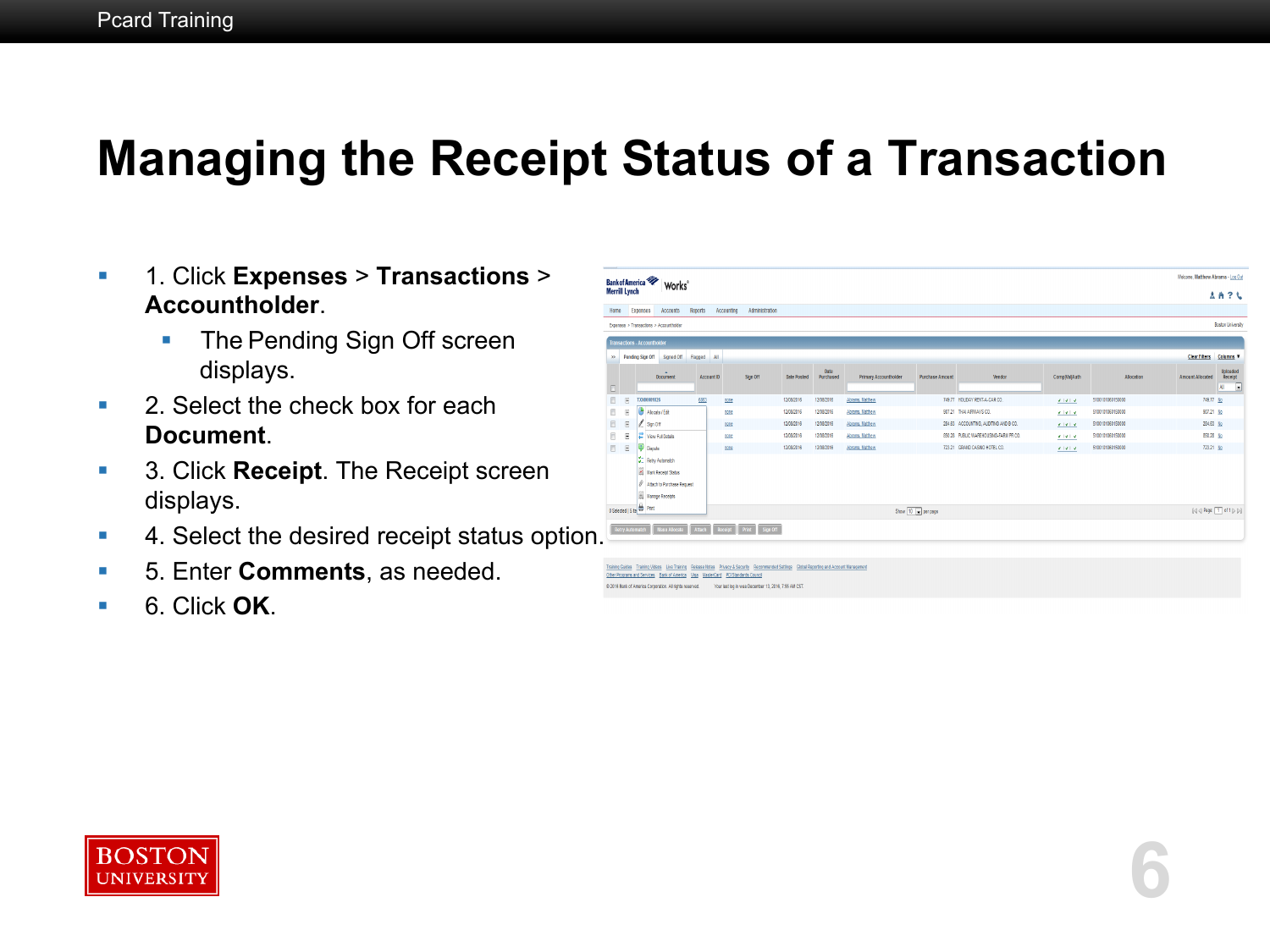### **Split Allocation**

To divide a transaction, complete the following:

- § Click **Expenses** > **Transactions** > **Accountholder**. The
	- **Pending Sign Off screen displays.**
- § Click **Document** of the transaction. A drop-down menu displays.
- **Click Divide**. The Divide Transaction screen displays.
- **Enter the number of Parts into which the** transaction will be divided. The desired lines display.
- Select a value from the **Value** drop-down menu.
- Enter the **Value** amount next to each **New TXN Number**.
- Click OK. A confirmation message displays.



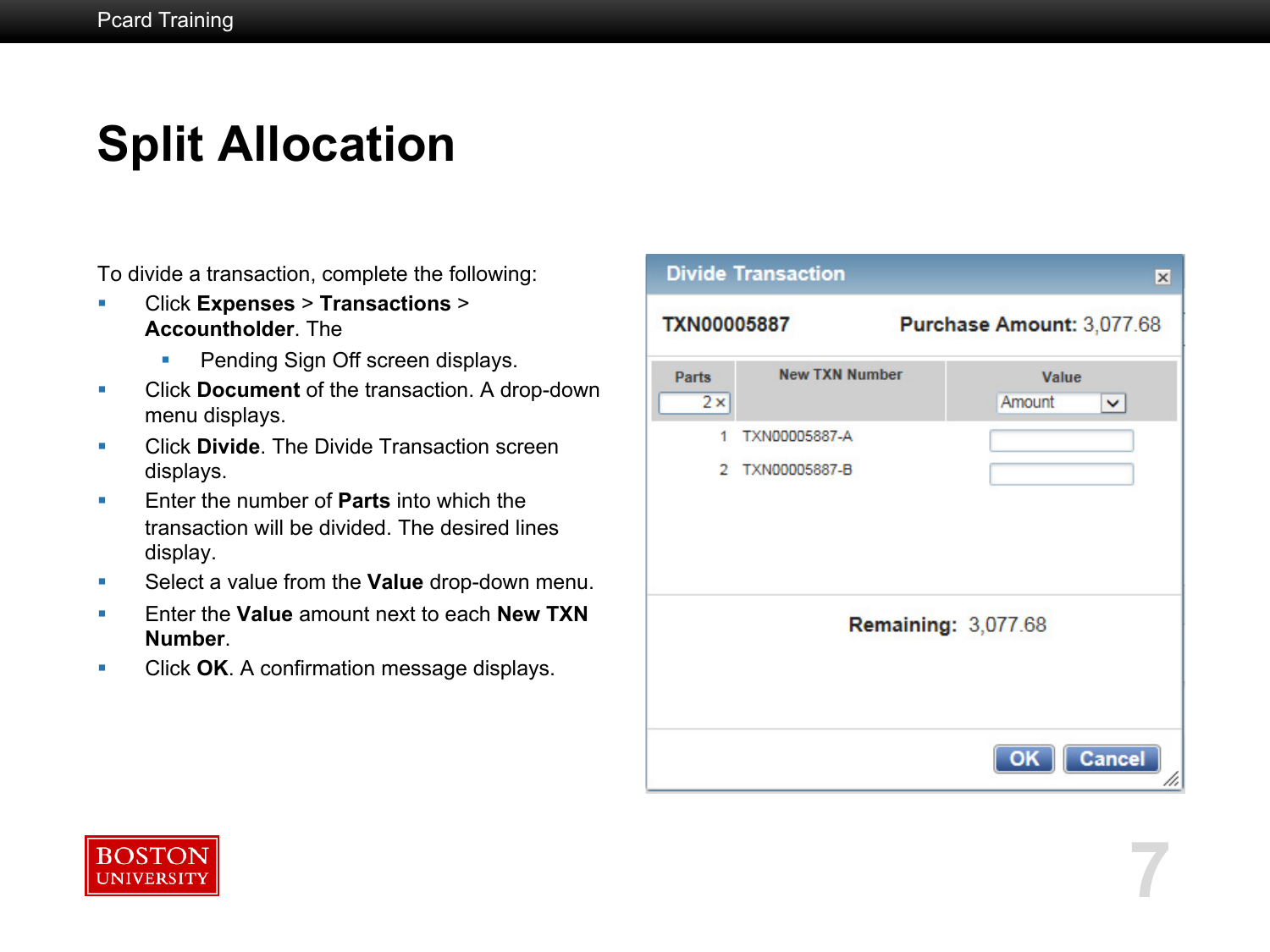### **Disputing a Transaction within Works**

The process to dispute a Transaction online within the Works site is available or you can call Bank of America Merrill Lynch regaurding the dispute. **Important:** To dispute a transaction that is more than 60 days old, call Bank of America Merrill Lynch at 800-673-1044.

To dispute a transaction within Works, complete the following:

- § Click **Expenses** > **Transactions** > **Accountant**. The Pending Sign Off screen displays.
- **EXECUTE:** Click **Document** of the transaction. A drop-down menu displays.
- § Click **Dispute**. The Dispute screen displays.
	- **In the** *Dispute Details* section, complete the following:
	- **Enter the Dispute Amount, if needed.**
	- § Select the **Reason for Dispute** from the drop-down menu.
	- Enter **Comments**.
- Select the check box, I have examined the charge(s) **made to my account and wish to dispute the transaction**. **Important:** If the check box is not selected, **OK** does not become activated.
- § Click **OK**. A confirmation message displays. **Note:** If the Dispute Submitted column is displayed, the selected transaction displays an **X**.



**8**